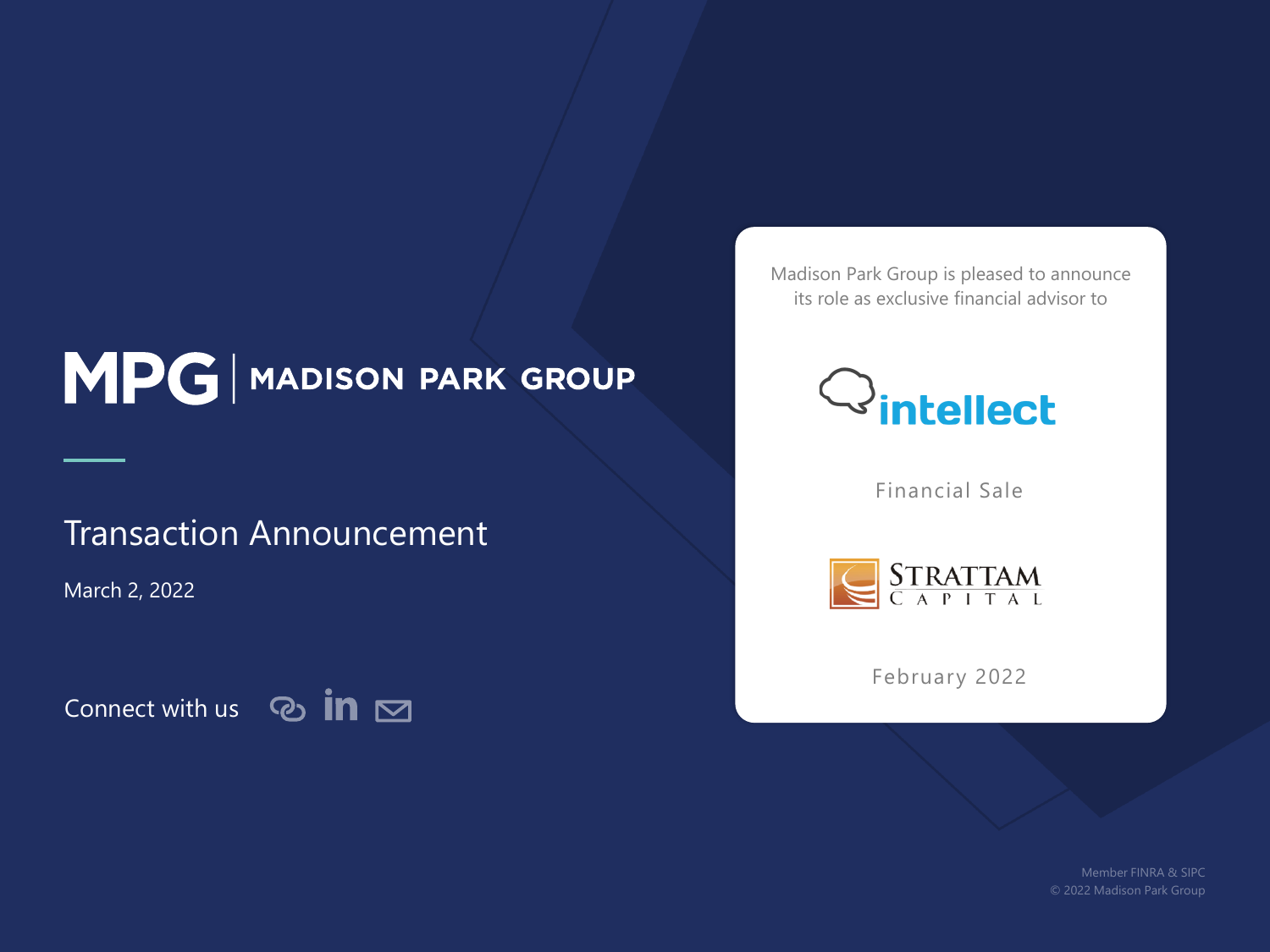# Intellect receives majority investment from Strattam Capital

February 2022

[Email](mailto:jtomasullo@madisonparkgrp.com) | [LinkedIn](https://www.linkedin.com/in/jamestomasullo/)



[Email](mailto:glechner@madisonparkgrp.com) | LinkedIn

### **Transaction Highlights**

- **·** Intellect is a disruptive no-code industrial compliance SaaS platform spanning key regulatory frameworks including FDA, ISO, OSHA and EPA
- **EXTEND** Highly configurable cloud-based quality management system (QMS) and environmental, health & safety (EHS) software sits on top of Intellect's dynamic no-code platform
- **Intellect services the mid-market and** enterprises in highly regulated industries, including manufacturing, medical device, pharma and laboratories

#### **About the Deal**

- **EXECUTE:** Founder-led business seeking partner to continue organic growth momentum, product innovation and M&A
- **Example 1** Superior outcome and unique positioning at the cornerstone of multiple MPG software practices, including:
	- $\checkmark$  Manufacturing ✓ EHSQ
	- $\checkmark$  Engineering ✓ Life Sciences
- Selected Strattam Capital as the preferred partner due to their conviction in (i) growing mid-market EHSQ compliance needs, (ii) rapid remote digitization and (iii) cultural fit

*"We decided to work with Madison Park Group because of their integrity, commitment and deep knowledge and expertise in the industrial compliance and EHSQ sectors. Their strategic and tactical advice and network of close relationships with the right buyers and investors were critical in achieving this exceptional outcome for Intellect. They go the extra mile to get the right story, strategic messaging and growth opportunity while collaborating closely with management and the Board of Directors. Thanks to their dedicated effort, I truly believe Intellect has found a great partner for its next phase of continued growth."*

*— Romeo Elias, Co-Founder & CEO of Intellect*

#### **Market Relevance**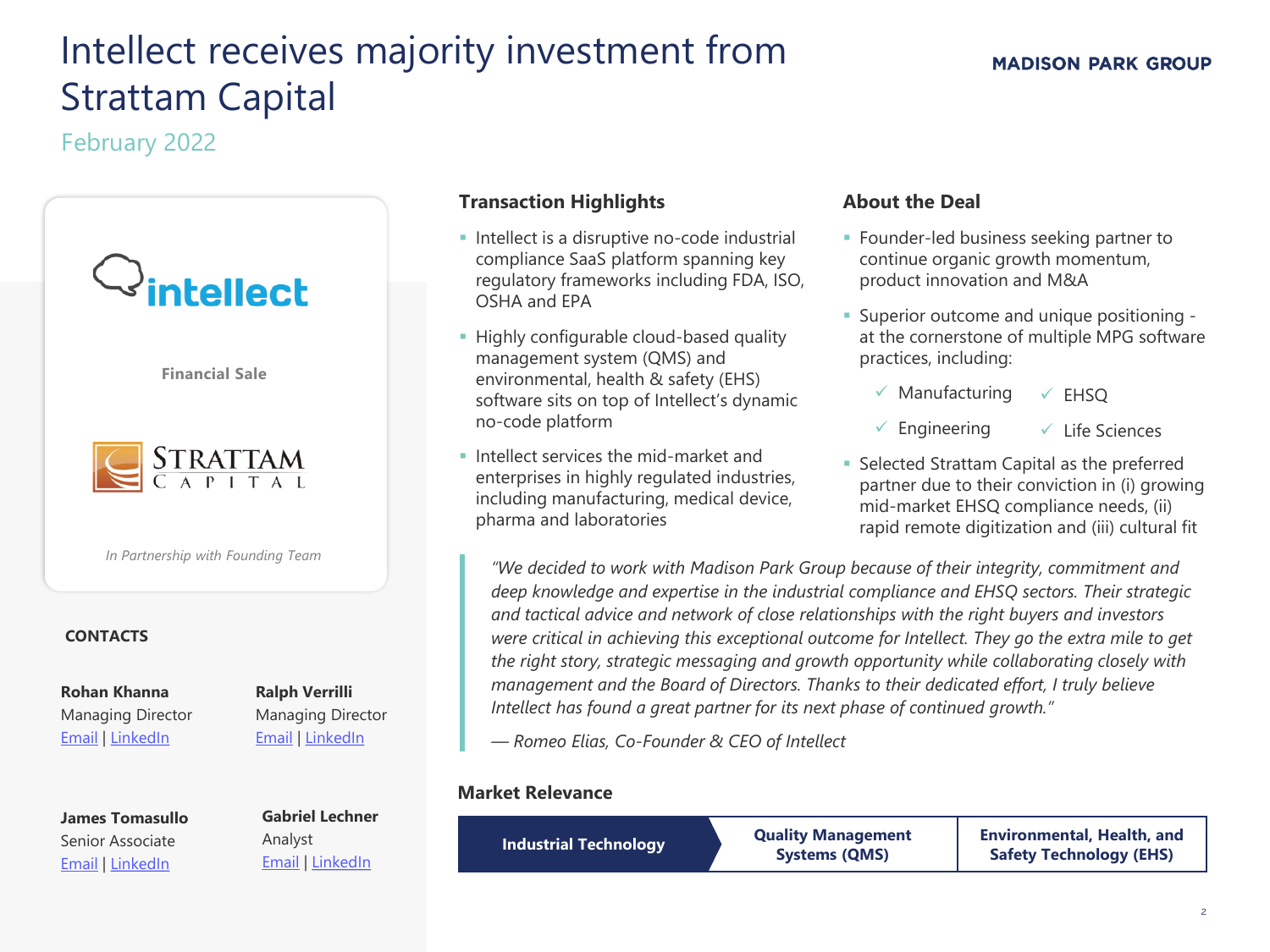#### **MADISON PARK GROUP**

# Right People, Right Narrative, Right Time

Growth Stage

FOCUSED ON TRANSACTIONS WITH \$100-500 MILLION ENTERPRISE VALUE

200+ COMPLETED TRANSACTIONS

 $\sim$ 30% CROSS-BORDER DEALS (1)

\$30+ BILLION IN DEAL VALUE

 $\sqrt{2}$ 

SPONSOR-BACKED CLIENTS

DEDICATED ADVISORS

30%+ REPEAT CLIENTS (2)



We partner with global technology clients across North America and Europe

#### **F O C U S E X P E R T I S E S T R A T E G Y**

20

We specialize in impacting growth strategies to optimize shareholder value creation

**Our Deep Sector Expertise Drives Better Outcomes (1)**



(1) Select deals completed in the last ten years

(2) Calculated as total clients divided by clients completing more than one transaction with MPG over client relationship, inclusive of investor relationships



We marry thoughtful corporate strategy planning with stalwart transactional execution

#### **R E S O U R C E S**

Domain experts with active relationships across +1,500 investors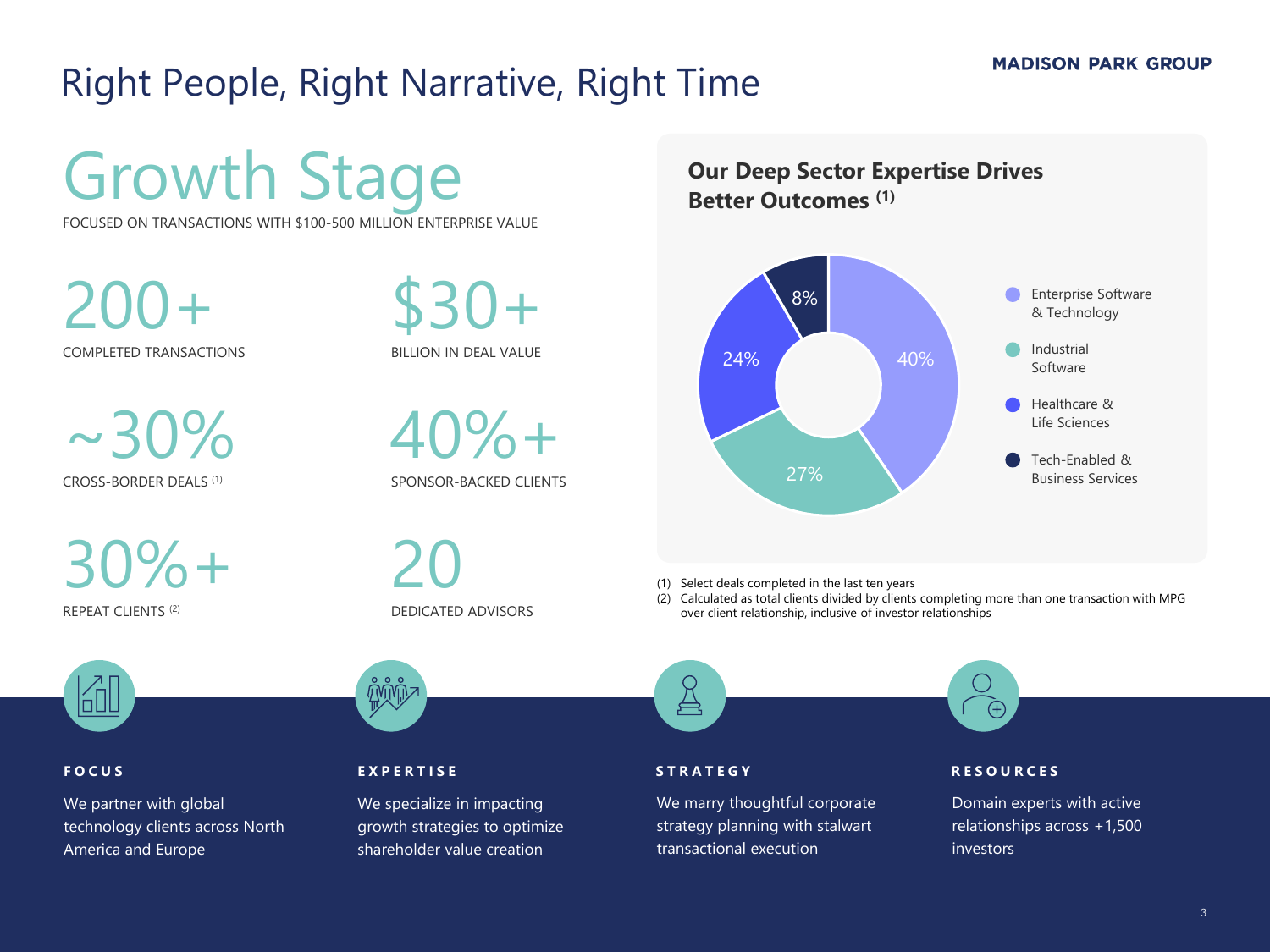# Select Recent Transactions

| Founding Team                  | Founding Team                       | PE-Backed                                | Founding Team                                                   | VC-Backed                                 | Founding Team                                 |
|--------------------------------|-------------------------------------|------------------------------------------|-----------------------------------------------------------------|-------------------------------------------|-----------------------------------------------|
| <b>intellect</b>               | Compliancy Group                    | <b>SEMATELL</b><br>INTERACTION SOLUTIONS | <b>AgileAssets</b>                                              | nextcaller <sup>\$</sup>                  | lsi ʻ                                         |
| <b>Financial Sale</b>          | <b>Financial Sale</b>               | <b>Financial Sale</b>                    | <b>Strategic Sale</b>                                           | <b>Strategic Sale</b>                     | <b>Merger With</b>                            |
| <b>STRATTAM</b><br>A P I T A L | ALDRICH                             | <b>PINOVA</b>                            | <b><i>S</i></b> -Trimble.                                       | pindrop                                   | $\mathcal{L}^{\mathcal{P}}$<br><b>INVENIO</b> |
| Founding Team                  | Founding Team                       | PE-Backed                                | Founding Team                                                   | Founding Team                             | PE-Backed                                     |
| <b>RedSky</b>                  | <b>BLUE-PRINT</b><br>Research Group | Romax<br>তত<br><b>TECHNOLOGY</b>         | <b>DECH</b> SOFT <sup>3D</sup><br>Decendable, Dynamic, Durable, | Green<br>Mountain<br>Technology           | <b>Cityworks</b>                              |
| <b>Strategic Sale</b>          | <b>Strategic Sale</b>               | <b>Strategic Sale</b>                    | <b>Financial Sale</b>                                           | <b>Minority Investment</b>                | <b>Strategic Sale</b>                         |
| <b>Everbridge</b> ®            | TRINITY                             | <b>HEXAGON</b>                           | <b>Battery</b>                                                  | <b>THOMPSON STREET</b><br>CAPITAL PARTNER | <b>S</b> :Trimble.                            |
| Founding Team                  | PE-Backed                           | VC-Backed                                | PE-Backed                                                       | Founding Team                             | PE-Backed                                     |
| <b>ISOMETRIX</b>               | anju                                | $\Delta$ assemble                        | arena                                                           | <b>Polaris</b>                            |                                               |
| <b>Financial Sale</b>          | <b>Financial Sale</b>               | <b>Strategic Sale</b>                    | <b>Financial Sale</b>                                           | <b>Strategic Sale</b>                     | <b>Financial Sale</b>                         |
| <b>CARLYLE</b>                 | ABRY<br>PARTNERS                    | AUTODESK                                 | EQUITY                                                          | <b>Q</b> ) QuintilesIMS                   | COURT<br>SOUARE                               |

*[Click here for our full transaction list](https://www.madisonparkgrp.com/transactions/)*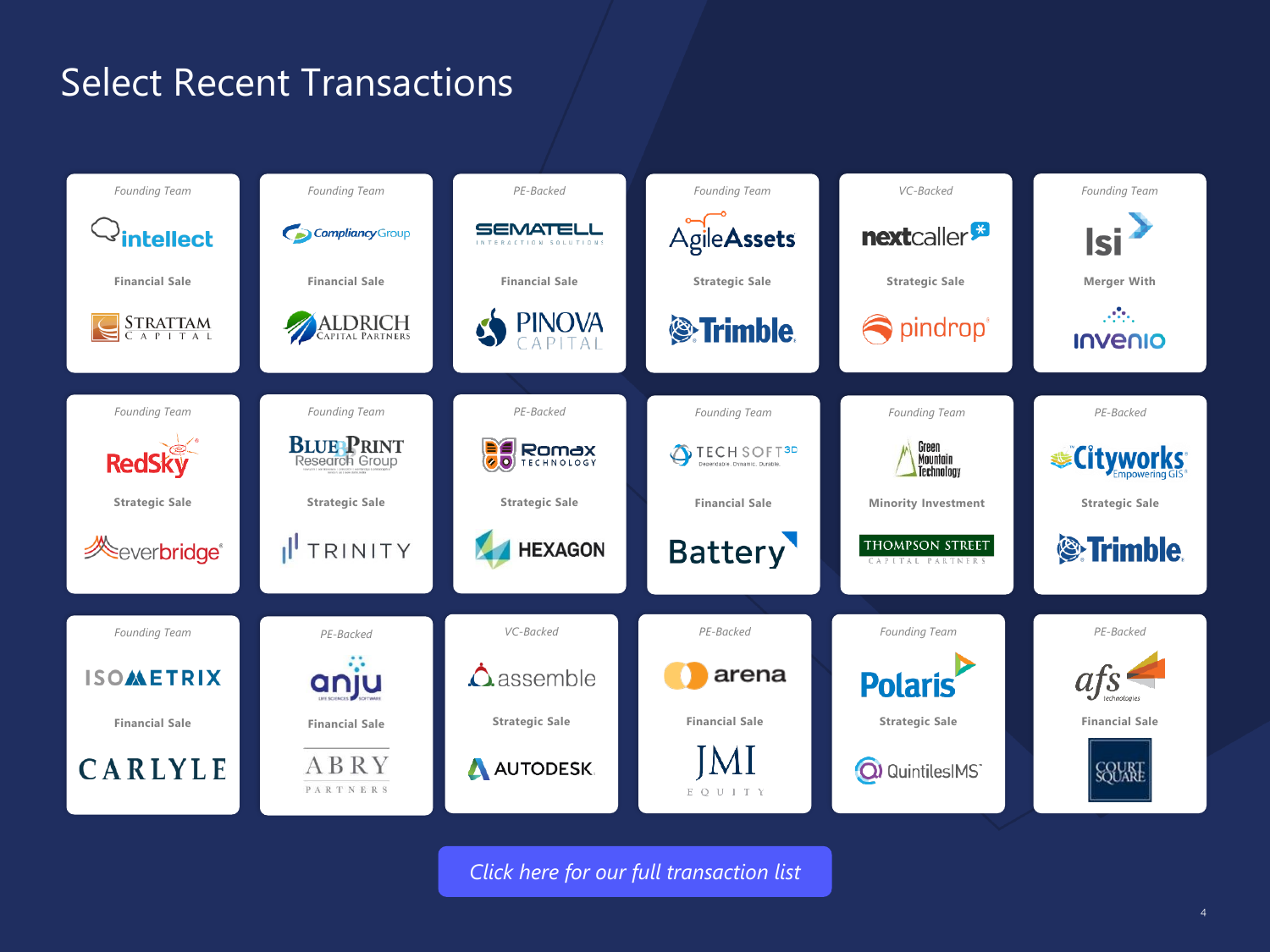### Senior Leadership Team



**Jonathan Adler** Managing Director [Email](mailto:jadler@madisonparkgrp.com) | [LinkedIn](https://www.linkedin.com/in/jonathan-adler-7107b34/)

#### **Highlight Areas of Expertise**

- ✓ EHSQ Technology
- ✓ Healthcare & Life Sciences Technology
- ✓ Non-Profit & Member Management **Software**



**Jeff Herriman** Managing Director [Email](mailto:jherriman@madisonparkgrp.com) | [LinkedIn](https://www.linkedin.com/in/jshcorpdev/)

#### **Highlight Areas of Expertise**

✓ Construct Tech



**Rohan Khanna** Managing Director [Email](mailto:rkhanna@madisonparkgrp.com) | [LinkedIn](https://www.linkedin.com/in/rohan-khanna-18788bb/)

#### **Highlight Areas of Expertise**

- ✓ Healthcare & Life Sciences Technology
- ✓ EHSQ Technology
- ✓ Supply Chain Technology



**Michael Magruder** Managing Director [Email](mailto:mmagruder@madisonparkgrp.com) | [LinkedIn](https://www.linkedin.com/in/mmmagruder/)

#### **Highlight Areas of Expertise**

- ✓ Manufacturing Software
- ✓ Supply Chain Technology
- ✓ Sponsor Coverage



**R. Drew Ogden** Managing Director [Email](mailto:dogden@madisonparkgrp.com) | [LinkedIn](https://www.linkedin.com/in/rdrewogden/)

#### **Highlight Areas of Expertise**

- ✓ Construct Tech
- ✓ Robotics



**Christian Vansant** Managing Director [Email](mailto:cvansant@madisonparkgrp.com) | [LinkedIn](https://www.linkedin.com/in/christianvansant/)

#### **Highlight Areas of Expertise**

- ✓ Cybersecurity
- ✓ Managed IT Services
- ✓ Marketing Technology



**Ralph Verrilli** Managing Director [Email](mailto:rverilli@madisonparkgrp.com) | [LinkedIn](https://www.linkedin.com/in/ralphverrilli/)

#### **Highlight Areas of Expertise**

- ✓ Engineering Software
- ✓ Manufacturing Software
- ✓ IIoT